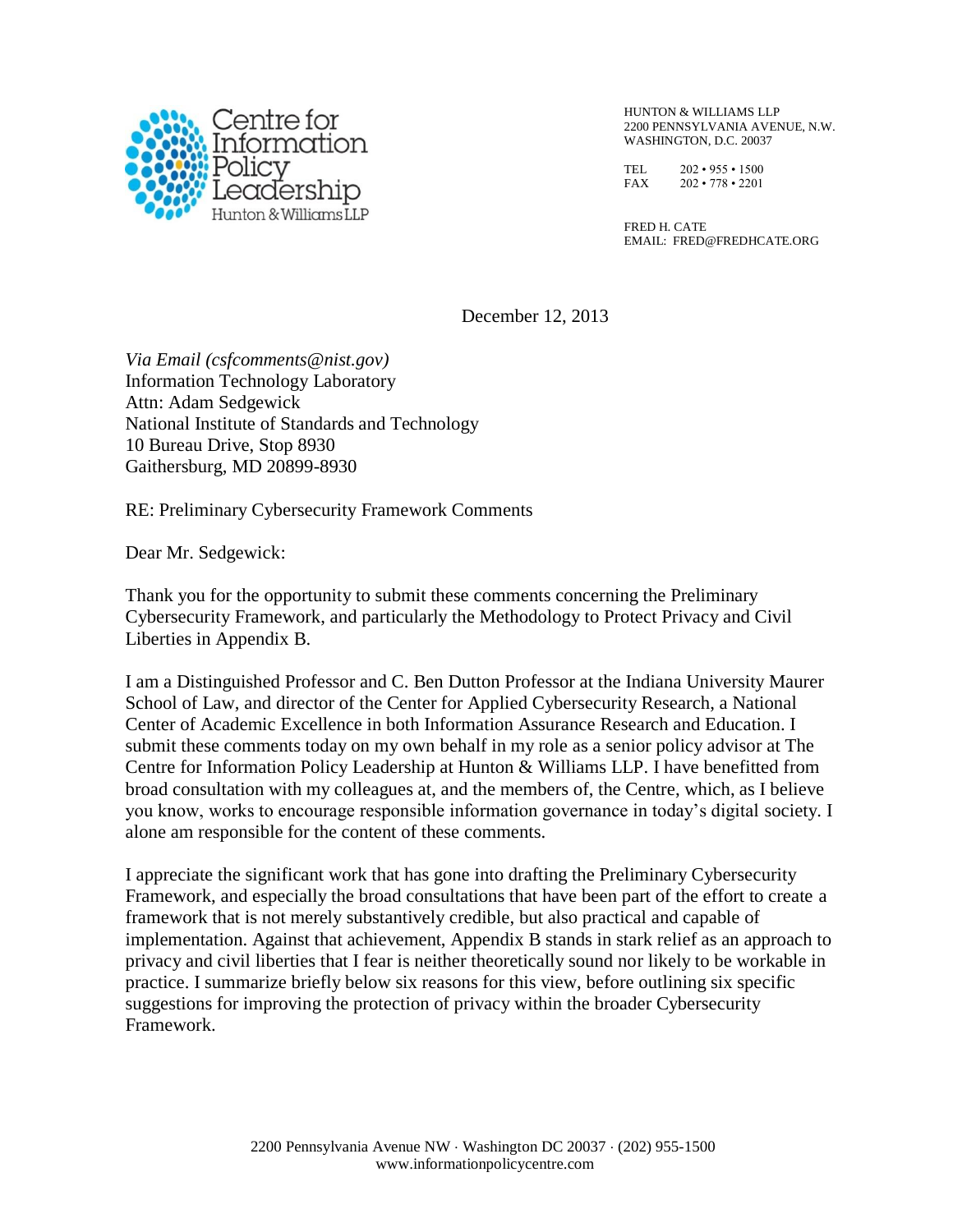

Mr. Adam Sedgewick December 12, 2013 Page 2

## **Issues**

1

- 1. The primary reason for this conclusion is that the proposed privacy methodology is separate from the Preliminary Cybersecurity Framework. Rather than integrate the two so that it is clear from the outset that protecting privacy must be interwoven with cybersecurity, the current document separates them into wholly distinct frameworks. I believe this is a significant error and it sends precisely the wrong signal to those who may implement the Cybersecurity Framework.
- 2. Another reason for discomfort with Appendix B is that it occurs in a vacuum not only from the Preliminary Cybersecurity Framework, but also from the wide range of successful privacy and data protection programs already implemented by industry leaders. For more than two decades, U.S. industry, in partnership with the Federal Trade Commission (FTC) and other federal, state, and foreign regulators, has been designing, deploying, and refining privacy and data protection programs. Appendix B seems to ignore those entirely, despite the broad requirement of Executive Order 13636, which gave rise to the Preliminary Cybersecurity Framework and which seems to have been followed carefully in the main part of the document, to "incorporate voluntary consensus standards and industry best practices to the fullest extent possible."<sup>1</sup> This point can hardly be overstressed: if you propose as part of the Cybersecurity Framework a privacy methodology that is inconsistent, or incapable of being administered as part of, existing, time-tested industry privacy and data protection programs, then the privacy framework either will be ignored or, if implemented, will impose unnecessary costs without generating additional benefits.
- 3. Magnifying the concern over the inconsistency of Appendix B is its considerable breadth. It does not appear to be limited to security-related activities to start with, and, even when applied to those activities, it raises the prospect of privacy and civil liberties issues being evaluated where experience shows they are unlikely to exist. Not all aspects of protecting critical infrastructure raise privacy issues—in fact, the vast majority is unlikely to—yet Appendix B proposes a methodology much broader than the likely necessary scope. Moreover, the inclusion of "civil liberties" issues in a framework that primarily targets the private sector is confusing. With very few exceptions, civil liberties are rights or freedoms that apply only in the context of government, not private-sector, activity. Proposing a methodology to protect against

<sup>&</sup>lt;sup>1</sup> Executive Order 1636 § 7, 78 Fed. Reg. 11739, 11741 (Feb 19, 2013).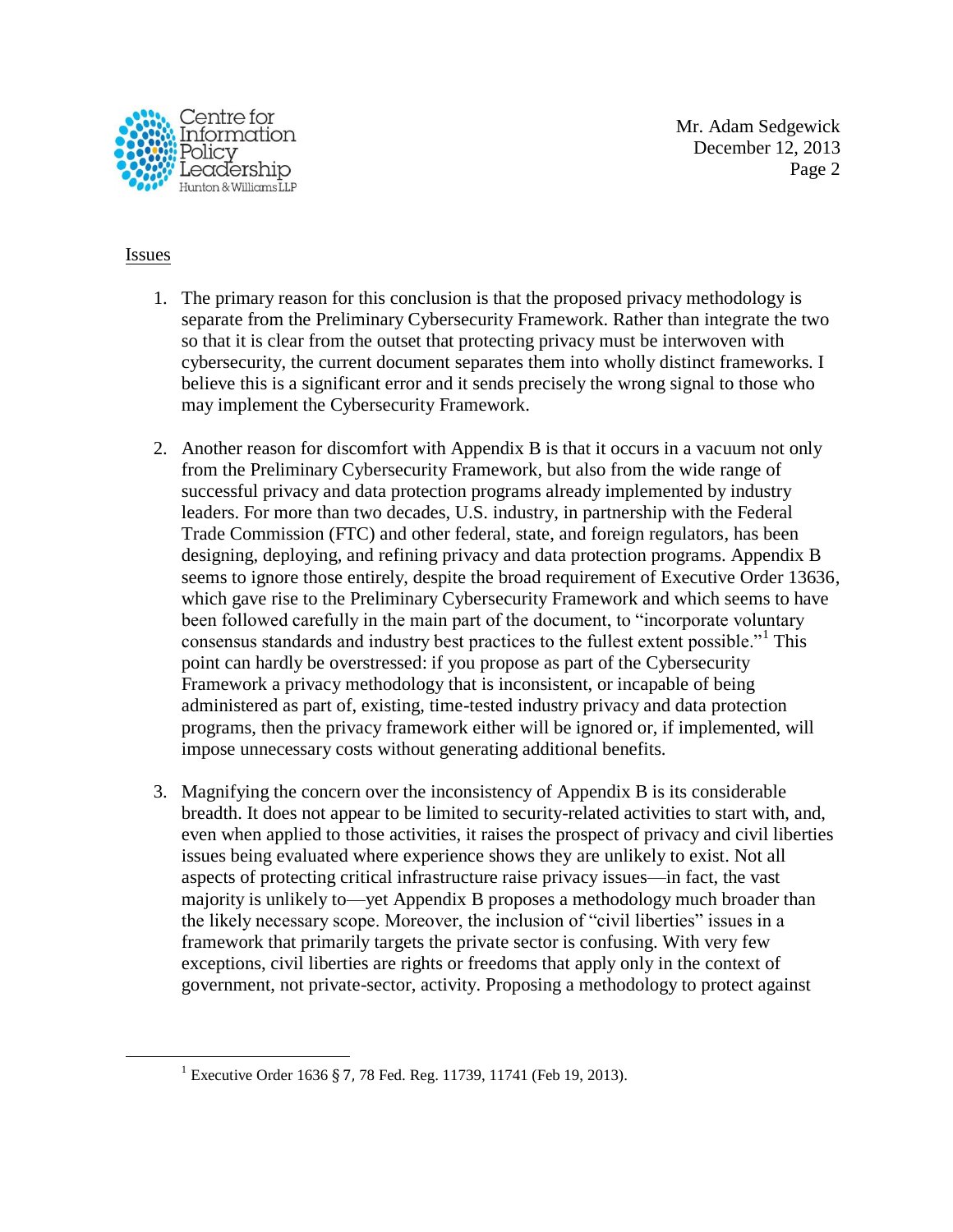

Mr. Adam Sedgewick December 12, 2013 Page 3

private-sector incursions into civil liberties is not only overly broad, but potentially specious. $2$ 

- 4. Another problematic aspect of Appendix B is the introductory text suggesting that it is "based on the Fair Information Practice Principles (FIPs) referenced in the Executive Order." FIPs are a poor basis for addressing most cybersecurity privacy issues. In 1998, for example, the FTC, after reviewing the "fair information practice codes" of the United States, Canada, and Europe, reported to Congress that "[t]he most fundamental principle is notice. . . . [because] [w]ithout notice, a consumer cannot make an informed decision as to whether and to what extent to disclose personal information."<sup>3</sup> The FTC continued, "[t]he second widely-accepted core principle of fair information practice is consumer choice or consent . . . . [over] how any personal information collected from them may be used."<sup>4</sup> U.S. statutes and regulations have tended to parallel the FTC's emphasis on notice and choice. The Obama Administration's 2012 Consumer Privacy Bill of Rights includes as its first principle: "Consumers have a right to exercise control over what personal data companies collect from them and how they use it."<sup>5</sup> Do you really wish to base information assurance programs on notice and choice? While it is true that FIPs are "referenced in the Executive Order," they are referenced in a different section (Section 5) that focuses on the conduct of *government* agencies, not industry, and therefore is unrelated to the development of the privacy and civil liberties methodology addressed in Section 7. Moreover, even in Section 5, the Executive Order refers to FIPs "and other privacy and civil liberties policies, principles, and frameworks as they apply to each agency's activities," making clear that the President is not trying to base everything on FIPs but rather on those "policies, principles, and frameworks" that best apply. I urge you to do the same.
- 5. The reference to FIPs as the sole basis for the privacy and civil liberties methodology also ignores the extent to which FIPs are being increasingly challenged, precisely because of their often-poor fit in contexts such as big data, ubiquitous surveillance, and

<sup>&</sup>lt;u>.</u> <sup>2</sup> Rights articulated in the Constitution generally are protected only against government actions. Only the Thirteenth Amendment, which prohibits slavery, applies directly to private parties. *Clyatt v. United States*, 197 U.S. 207, 216-220 (1905). All other constitutional rights—whether to speak freely, confront accusers, or be tried by a jury of one's peers—regulate the public, but not the private, sector.

<sup>3</sup> U.S. Federal Trade Commission, *Privacy Online: A Report to Congress* 7 (1998), available at [http://www.ftc.gov/reports/privacy3/priv-23a.pdf.](http://www.ftc.gov/reports/privacy3/priv-23a.pdf)

<sup>&</sup>lt;sup>4</sup> *Id.* at 8 (citations omitted).

<sup>5</sup> The White House, *Consumer Data Privacy in a Networked World: A Framework for Protecting Privacy and Promoting Innovation* 47 (2012), available at [http://www.whitehouse.gov/sites/default/files/privacy-final.pdf.](http://www.whitehouse.gov/sites/default/files/privacy-final.pdf)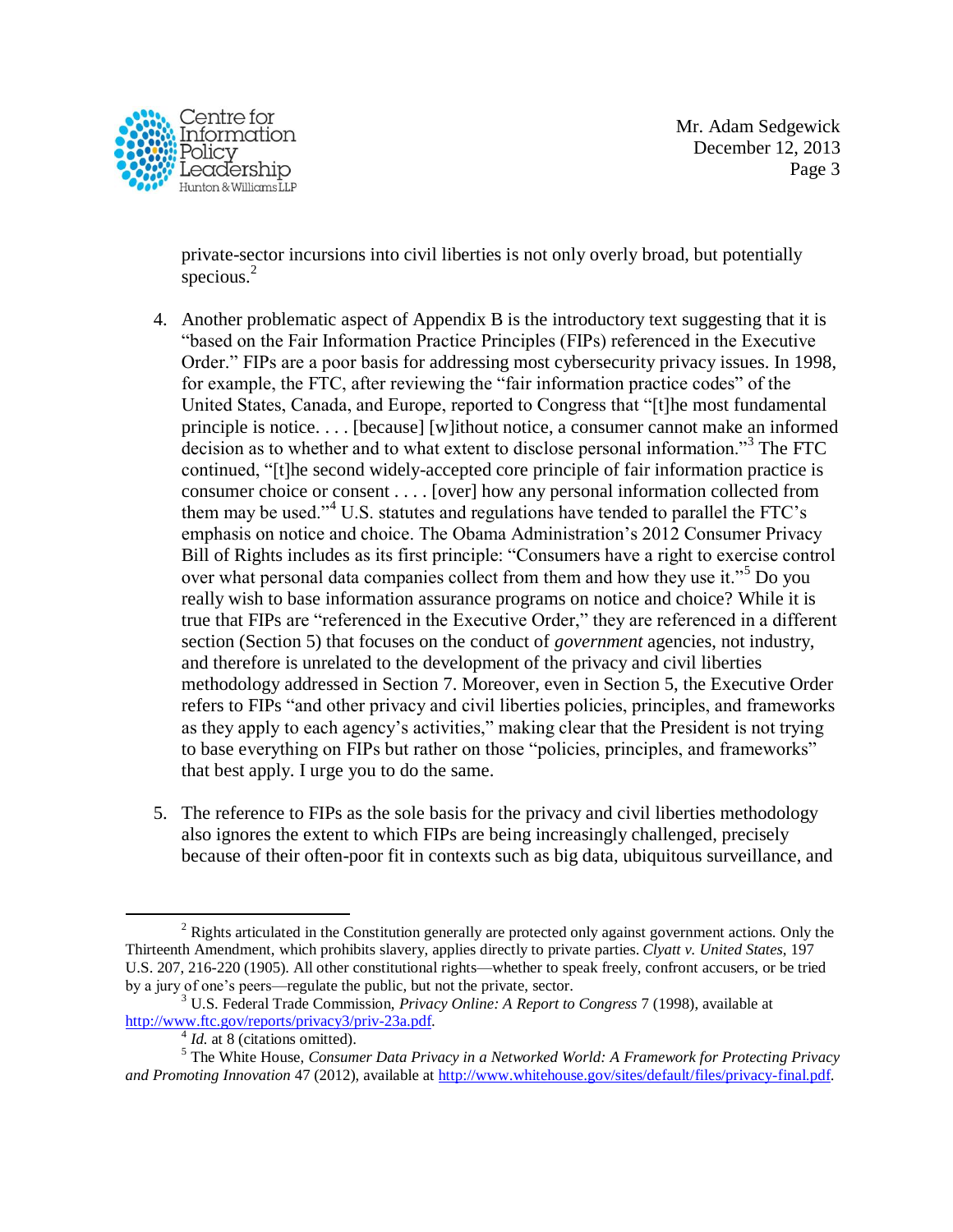

Mr. Adam Sedgewick December 12, 2013 Page 4

cybersecurity.<sup>6</sup> The Expert Group formed by the Organisation for Economic Cooperation and Development (OECD) to review the OECD's Guidelines on the Protection of Privacy and Transborder Flows of Personal Data adopted in  $1980$ ,<sup>7</sup> the basis for the FIPs, following their 30th anniversary, reached a similar conclusion. While unable to identify any "clear direction . . . as to what changes might be needed at this stage, the Expert Group nevertheless flagged the "role of consent," the "role of the individual," and the "role of purpose specification and use limitation" as warranting "further study."<sup>8</sup> Aspects of the FIPs undoubtedly remain vital and will have application in the context of protecting critical infrastructure, but a rote application of a 33-year-old set of principles is a poor basis for protecting privacy in the 21st century.

6. Whether or not based on FIPs, a number of the requirements of Appendix B go far beyond existing U.S. privacy law. One might argue that as long as compliance with those requirements is voluntary, that should not matter. There are three problems with this argument and therefore with the inconsistency of Appendix B. The first is that many people believe—and the entire context of the Executive Order and the Preliminary Cybersecurity Framework suggests—that the requirements may not be voluntary for long, or may be voluntary only as long as they are widely followed. The second is that the Preliminary Cybersecurity Framework is likely to have a significant signaling function, indicating to foreign governments and international organizations the direction that the U.S. government believes cybersecurity and privacy regulation should take. The third is that the inconsistency of Appendix B with existing law heightens the inconsistency between this framework and the data protection programs already in place to ensure accountability for the responsible stewardship of personal data under existing law.

<u>.</u>

<sup>6</sup> *See* Fred H. Cate & Viktor Mayer-Schönberger, *Data Use and Impact Global Workshop* (2013), available at [http://cacr.iu.edu/sites/cacr.iu.edu/files/Use\\_Workshop\\_Report.pdf;](http://cacr.iu.edu/sites/cacr.iu.edu/files/Use_Workshop_Report.pdf) Fred H. Cate, Peter Cullen & Viktor Mayer-Schönberger, *Data Protection Principles for the 21st Century* (2013), available at [http://www.oii.ox.ac.uk/publications/Data\\_Protection\\_Principles\\_for\\_the\\_21st\\_Century.pdf.](http://www.oii.ox.ac.uk/publications/Data_Protection_Principles_for_the_21st_Century.pdf)

 $<sup>7</sup>$  O.E.C.D. Doc. (C 58 final) (Oct. 1, 1980), available at</sup>

[http://www.oecd.org/document/20/0,3343,en\\_2649\\_34255\\_15589524\\_1\\_1\\_1\\_1,00.html.](http://www.oecd.org/document/20/0,3343,en_2649_34255_15589524_1_1_1_1,00.html) <sup>8</sup> OECD, "Privacy Expert Group Report on the Review of the 1980 OECD Privacy Guidelines," OECD Digital Economy Papers No 229, 6-9 (2013), available at [http://www.oecd-](http://www.oecd-ilibrary.org/docserver/download/5k3xz5zmj2mx.pdf?expires=1385481986&id=id&accname=guest&checksum=7F674964BA2D22F1277B4F7324E25ED7)

[ilibrary.org/docserver/download/5k3xz5zmj2mx.pdf?expires=1385481986&id=id&accname=guest&checksum=7](http://www.oecd-ilibrary.org/docserver/download/5k3xz5zmj2mx.pdf?expires=1385481986&id=id&accname=guest&checksum=7F674964BA2D22F1277B4F7324E25ED7) [F674964BA2D22F1277B4F7324E25ED7.](http://www.oecd-ilibrary.org/docserver/download/5k3xz5zmj2mx.pdf?expires=1385481986&id=id&accname=guest&checksum=7F674964BA2D22F1277B4F7324E25ED7)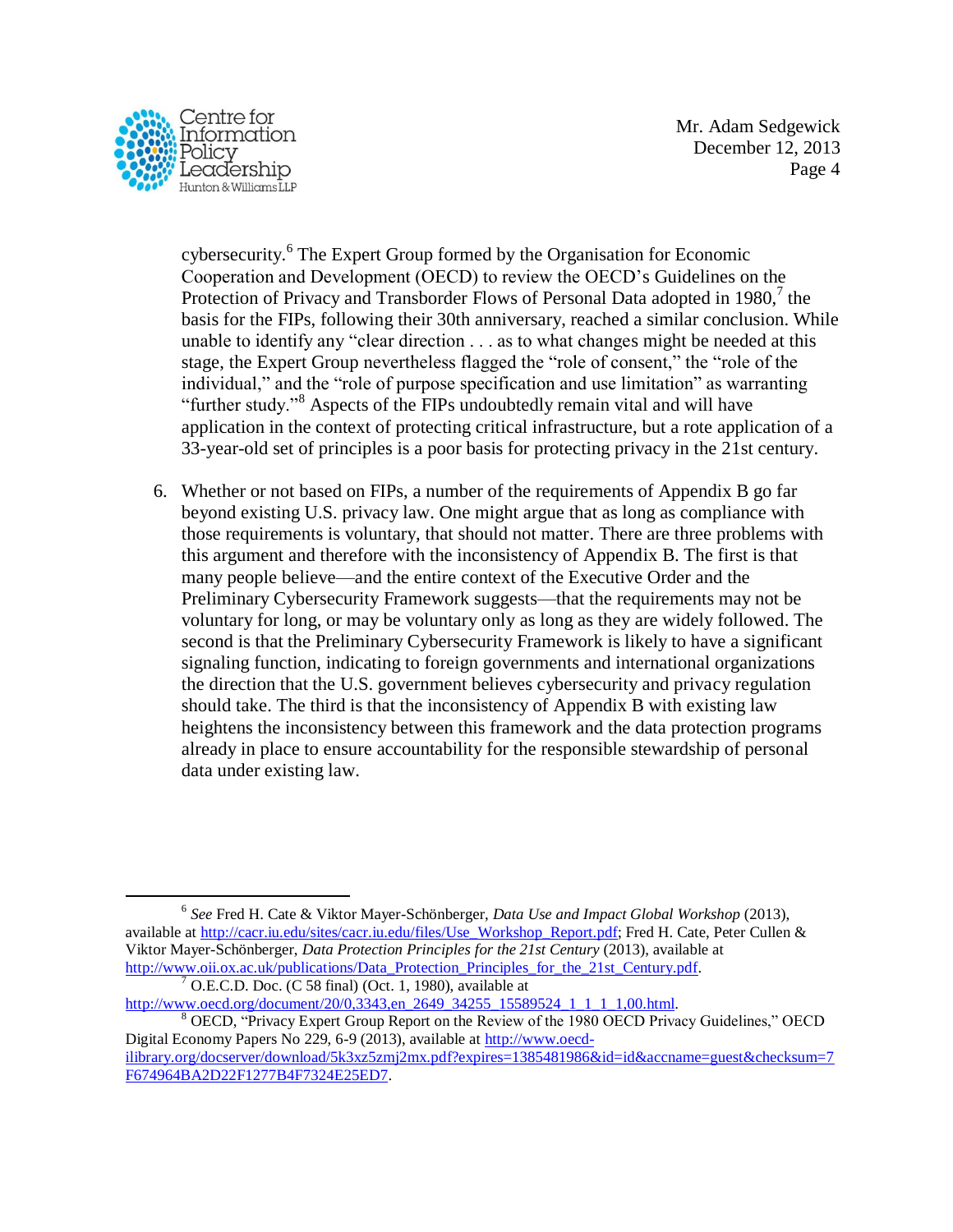

## **Recommendations**

To address these concerns, I encourage you to consider the following:

- 1. Eliminate Appendix B and move privacy protection into Appendix A, so that the protection of privacy is clearly integrated with cybersecurity. The "Functions" and "Categories" in Appendix A for which there are privacy considerations should contain new points to address those considerations.
- 2. Make explicit that the privacy protections apply only in the context of information assurance activities. This will help focus attention and eliminate concerns that the document is an end-run around existing FTC and congressional efforts to address broader privacy issues.
- 3. Limit the privacy methodology, wherever it appears, to objectives and principles, rather than specific tasks. In addition, limit the methodology to privacy—not other civil liberties—or if the protection of other civil liberties is to be included, clarify that this responsibility can apply only to government entities. These changes are more consistent with a "methodology," they reduces the likelihood of inconsistency with existing privacy laws, they increase the likelihood that established businesses that own and operate the majority of critical infrastructure will be able to implement privacy protections within existing privacy and data protection programs, and they reduce the chance of weakening the government's obligation to protect civil liberties by trying to extend it to the private sector.
- 4. Eliminate any reference to FIPs. It is unnecessary and largely misleading because the FIPs that the FTC considers "most fundamental" are unlikely to apply in the cybersecurity context in any event. Furthermore, it suggests that the privacy methodology is outdated.
- 5. Focus instead on more relevant principles of "accountability" and "stewardship" of personal data. These 21st-century principles increasingly serve as the foundation of successful industry privacy and data protection programs; reflect a commitment to the appropriate, responsible, risk-based use of personal data that is more consistent with the Preliminary Cybersecurity Framework; and provide more meaningful protection for personal data. The Centre, in partnership with member companies and data protection